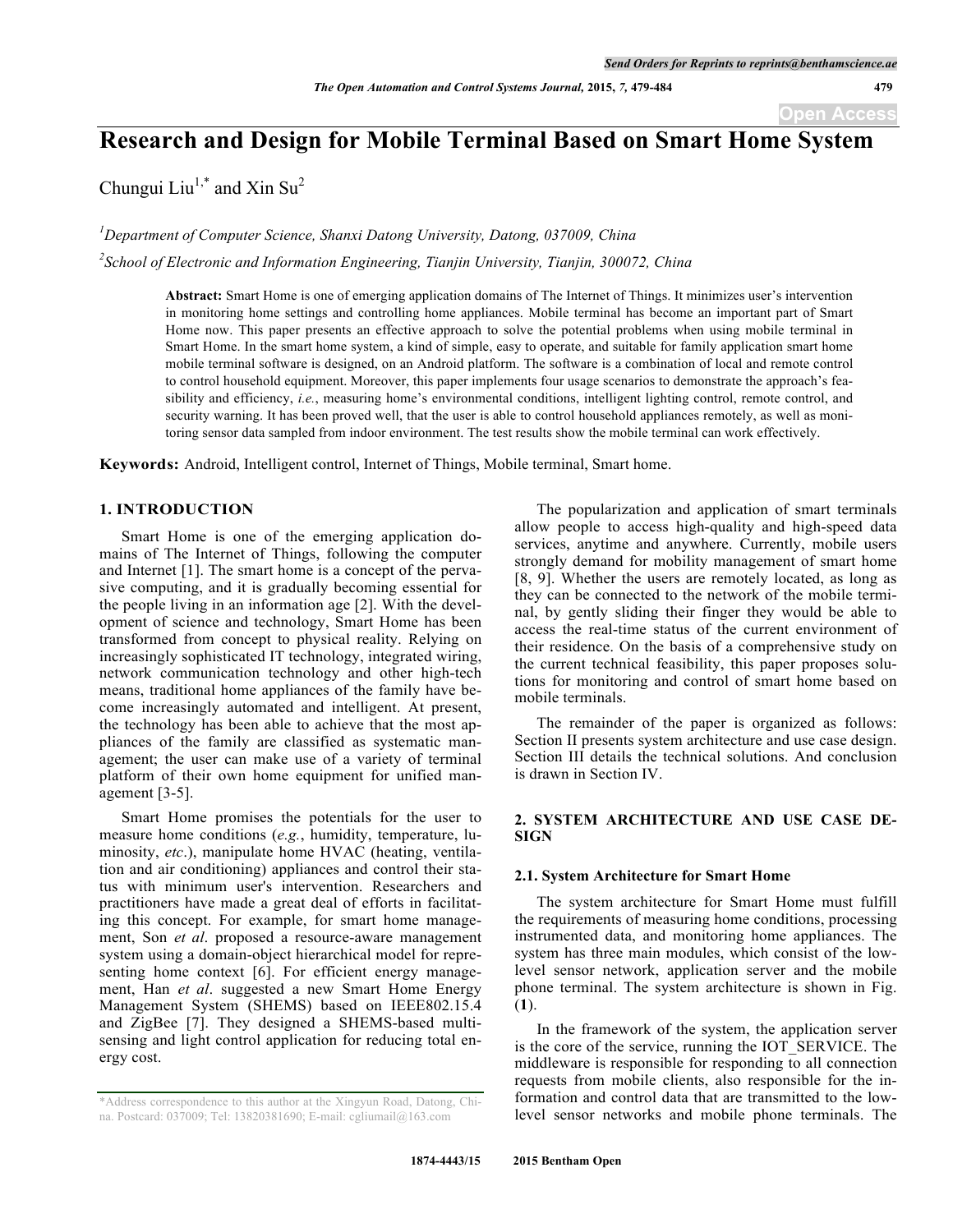

**Fig. (1).** System architecture.

application server also maintains the user's registration information and related user personalization setting information.

Low-level sensor network provides the sensor data sources and control for the system. The low-level sensor networks consist of sensor nodes and coordinator, networking in ZigBee multihop way, data sources of the low-level sensor network are eventually aggregated and packaged in coordinator, which after converting to the IP packet, is sent to the application server in the network. Sensor networks include a variety of sensors (*e.g.*, temperature, humidity, light *etc*.), and the same kind of sensors may be multiple; in order to effectively distinguish each sensor, they will have their own unique physical address.

In the case of mobile client connecting to the network, the user opens the application. The application server will request data services by the way of the socket, after the server identifies the customer data, it will provide directional data service information. After obtaining permission, the mobile client can view a variety of data information collected by the sensor network that it manages and can also be remotely controlled.

In the system, communication between the various main modules uses TCP/IP datagrams for interactive data and control information. In the communication environment, the application server has SERVER role, processing connection requests from each client. The coordinators in mobile phone clients and sensor networks have CLIENT role, responsible for initiating the connection requests, enjoying data services provided by the server.

## **2.2. Use Case Design**

The rapid development of networking technology and its applications on smart home and smart family for maintaining traditional residence functions, continues to develop towards the goal of providing comfort, safety, and highgrade living space for the people. In this paper, the designed system will change as dynamic wisdom tools for the original passive stationary appliances and provide comfort, convenience, and safety for people's lives.

This design of smart home system can provide users with a number of services, as shown in Fig. (**2**). By using the mobile terminal user will be able to understand the details of various kinds of home situations, and they are remotely controlled.

In light of the above system architecture, we design the following four usage cases.

- *Environmental monitoring*. The users are able to view, in real-time, the current temperature, humidity, light and other basic information in the system. Taking into account the energy-efficiency, user can set the sensor working status through mobile terminals, such as the collection work, collection frequency and other indicators, in order to provide personalized services for users.
- *Intelligent lighting control*. Users can preset the desired interior lighting degree through mobile terminals. When the light sensor perceives that the room



**Fig. (2).** Smart home features.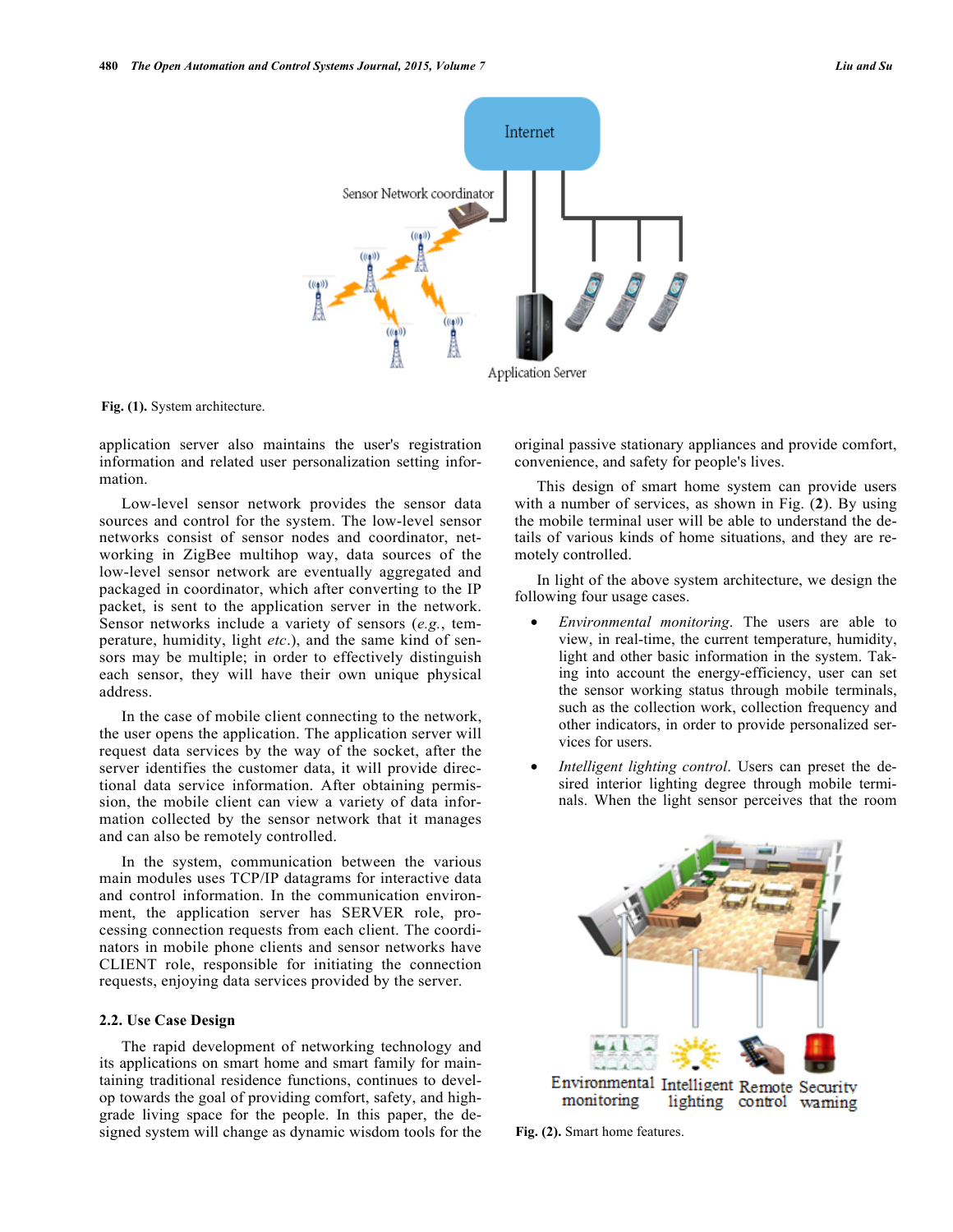

**Fig. (3).** Software flowchart of the mobile client.

lighting is too bright or too dim, the system will prompt the user to adjust through the handset.

- *Remote control*. In smart home, the remote control is significant. End-user will be able to complete the traditional home appliance operation through the mobile phone. In this system, users simply click on schematic icon in the phone interface and will be able to complete the appliance control, such as activating the bedroom light switches, living room fan start or stops *etc*.
- *Security warning*. In smart home application system, on the one hand, the user can monitor, in real-time, all kinds of electrical usage of current household, and on the other hand, the system can provide the function of early warning report for users. The user can bind some data monitoring services, such as, when the temperature is above or below the temperature desired by the user, the system can alert the user by means of a buzzer alarm to manually adjust the setting.

#### **3. TECHNICAL SOLUTIONS**

Several technologies are involved to realize our design. These technologies include: mobile terminal software design, and interface design. The following subsections describe each technology in details.

#### **3.1. Platform Development Overview**

The mobile clients designed by the system are based on Android operating system, for Android 2.2 or later. Currently, devices activated by Android have reached 900 million units worldwide, out of which China accounts for 70% of the market share of the mobile terminal, which has a very broad potential application space.

Design and implementation of software is based on Eclipse integrated development environment, using Java programming language. In support of the basic libraries of Java, the program also relies on the API calls of Android SDK (Android Software Development Kit).

## **3.2. Mobile Terminal Software Design**

Mobile client enables users to view, control, and personalize settings and many other tasks, Fig. (**3**) shows the process of using the mobile client software. When click to enter the program, users are first asked to enter the user's personal registration information in order to complete the user authentication, which will provide specific services to the users. Once the authentication is successfully completed, the user can view the currently managed network equipment. All network equipments will be presented in the list to the user; the user can see all the basic information of the network equipment through this interface. By clicking on one of the list columns, access to the corresponding sensors is gained to control the browser interface. The figure schematically shows the registered devices, including coordination, temperature and humidity sensors and voltage and current sensors. There are different controls and display resources on different sensors and the user can personalize each of the sensor. For example, we want to set the indoor temperature within a certain range. The user can do associated operations in the interface of temperature and humidity sensors. When the environmental conditions do not meet the user expectations, the buzzer alarm will alert the user to do management control.

Program NetService class that inherits the features of Service, is responsible for the content of all network communication in the back-end. NetService is the core of the client software and responsible for communication with the server directly (Fig. **4**). The content that NetService is responsible for can be divided into four categories: the net recognized, data information, control information and the network topology information. In order to inform the server that the mobile client is currently active in network, con-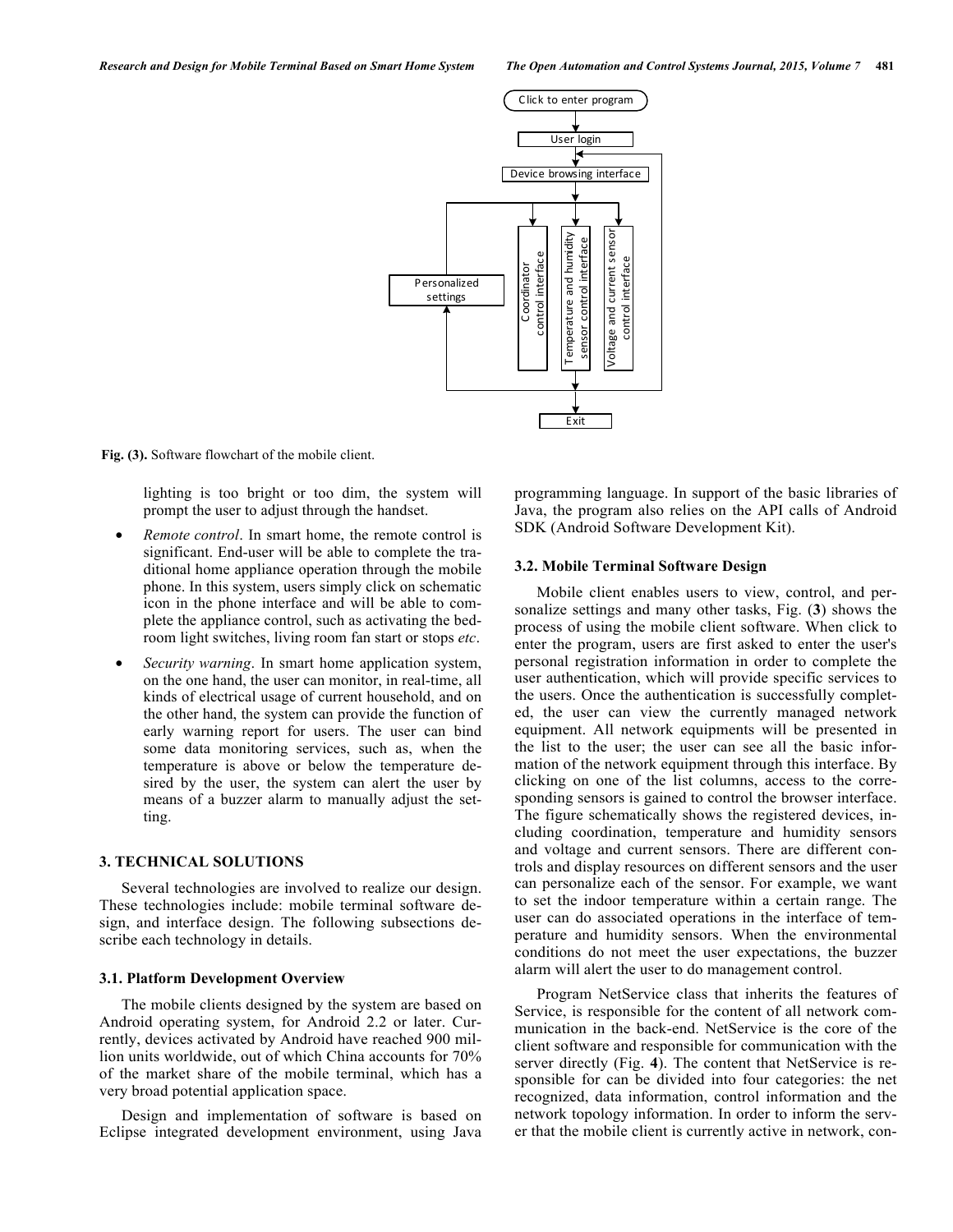

**Fig. (4).** Software framework.



(a)Node topology list (b) Remote Control

**Fig. (5).** Mobile terminal interface.

firm the information on the Web. The client and server will send information to each other by frequency of two seconds in the system. Transmission and access to data and control information helps mobile client to view, in real-time, a variety of data information collected by sensors. Network topology information helps mobile clients to get the number of nodes that exist in the current sensor networks.

## **3.3. Interface Design**

Mobile device has its own unique characteristics: the limited screen size and easy operation. When the design is used in mobile client of smart home, taking into account the user's habits and ease of use, the Interface style should be kept simple. Users without professional training can quickly familiarize with the interface and the workings of the client. Design interface is shown in Fig. (**5**).

After the user is entered the personal login information, the system will receive individual family nodes within the current network topology information list. The user can see if each sensor node is working properly in the family. Also the user can name each node. In Fig. (**5a**), there are three nodes module in the network: Environmental monitoring of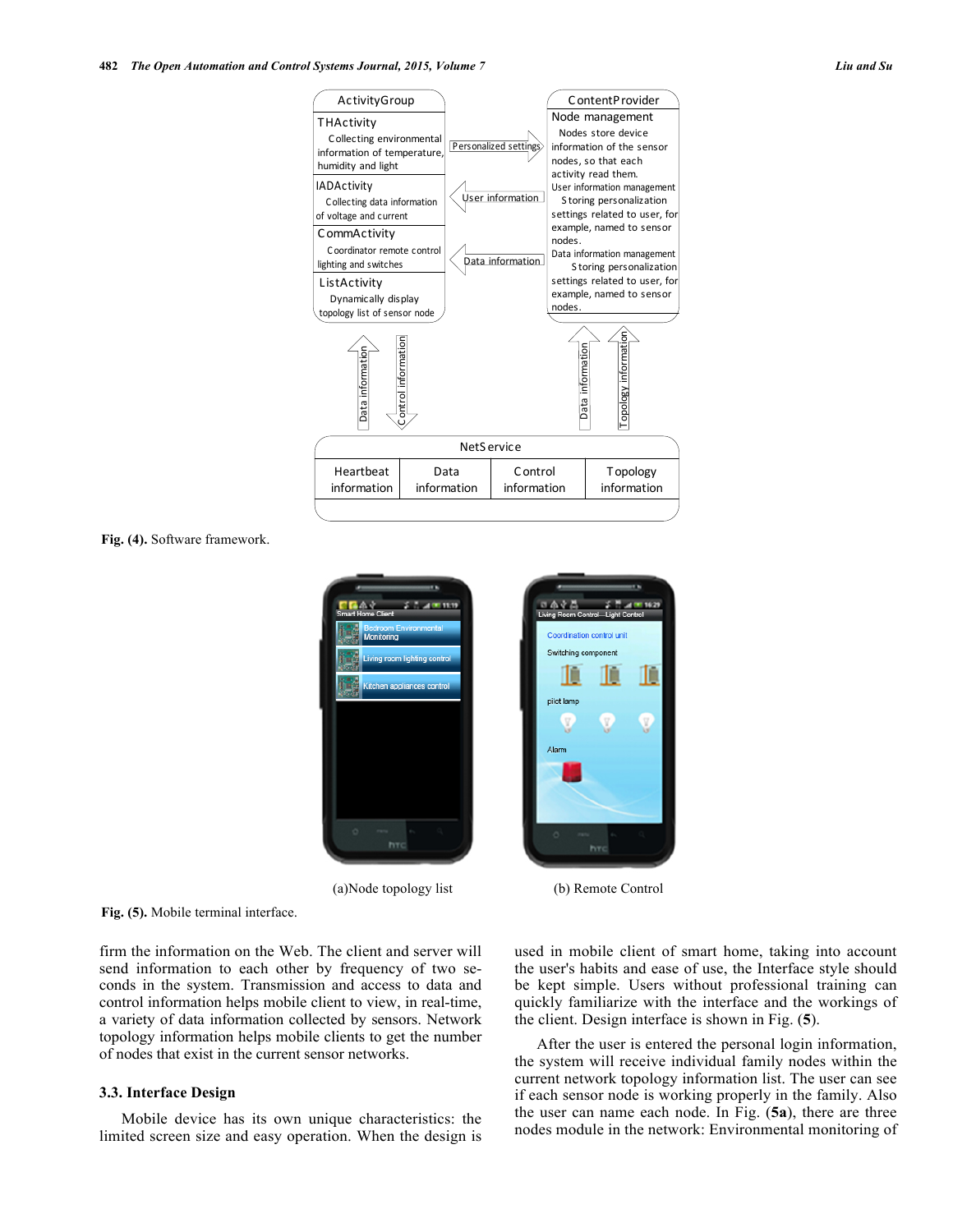



(a) Real-time collection temperature (b) Look over history

**Fig. (6).** Mobile terminal interface.

bedroom, electrical control of kitchen and lighting control of living room. By clicking on a different action bar, the user can make the appropriate monitoring and control. Fig. (**5b**) shows the interface effect of the living room control; the user can change the state of the living room appliance switch to achieve the desired effect. Operation is very simple, the current state of home appliances will be described by a dynamic map, which the users can easily understand and use.

Mobile clients are also able to remotely monitor, when the user clicks into the environment acquisition module interface, and will be able to monitor, in real-time, the current environmental information. Fig. (**6a**) shows the realtime renderings of collection of the bedroom temperature, refreshed once every one second. The user can easily view the current temperature and by simply pinching sliding the fingers on screen they will be able to achieve the effect of zooming in and out. Meanwhile, the mobile client also allows the user to view historical data, as shown in Fig. (**6b**). Users can view the time of day and the temperature for each time period, in order to see whether the control to regulate the environment is achieved as per the user's expectations. According to the historical information, the system dynamically adjusts future operations to achieve better control purposes.

## **CONCLUSION**

This paper presents an approach for effectively installing mobile terminals for smart home. Data exchange between the sensor network and the client is transmitted *via* the Internet. Users are able to remotely notify home electronic equipment by using a mobile intelligent terminal anytime and anywhere. Also, the user can monitor the information of the environmental quality of the home. Meanwhile, the mobile client uses a design, focusing on the user experience with a beautiful interface which is easy to use. This approach was successfully used for demonstrating services for measuring the home conditions, monitoring appliances, and controlling access.

## **CONFLICT OF INTEREST**

The authors confirm that this article content has no conflict of interest.

## **ACKNOWLEDGEMENTS**

This research was supported in part by the Humanities and Social Sciences Young Foundation of the Ministry of Education under grant No. 10YJC630423.

## **REFERENCES**

- [1] X. Ye, and J. Huang, "A framework for cloud-based smart home," In: *International Conference on Computer Science and Network Technology*, 2011, pp. 894-897.
- [2] H. Gu, Y. Diao, W. Liu, and X. Zhang, "The design of smart home platform based on cloud computing," In: *International Conference on Electronic & Mechanical Engineering and Information Technology*, 2011, pp. 3919-3922.
- [3] H. Zhang, "IOT smart home control system design basing wireless," *Electronic Test*, Vol. 5, 2013.
- [4] P. Xia, and W. Hao, "Smart home monitoring system design basing on embedded," *ITS applications*, Vol. 10, 2010.
- [5] W. Song, J. Huang, and H. Yin, "The research of information control terminal appliances intelligent control system based on WIFI IOT," *Information and Communication*, Vol. 01, 2013.